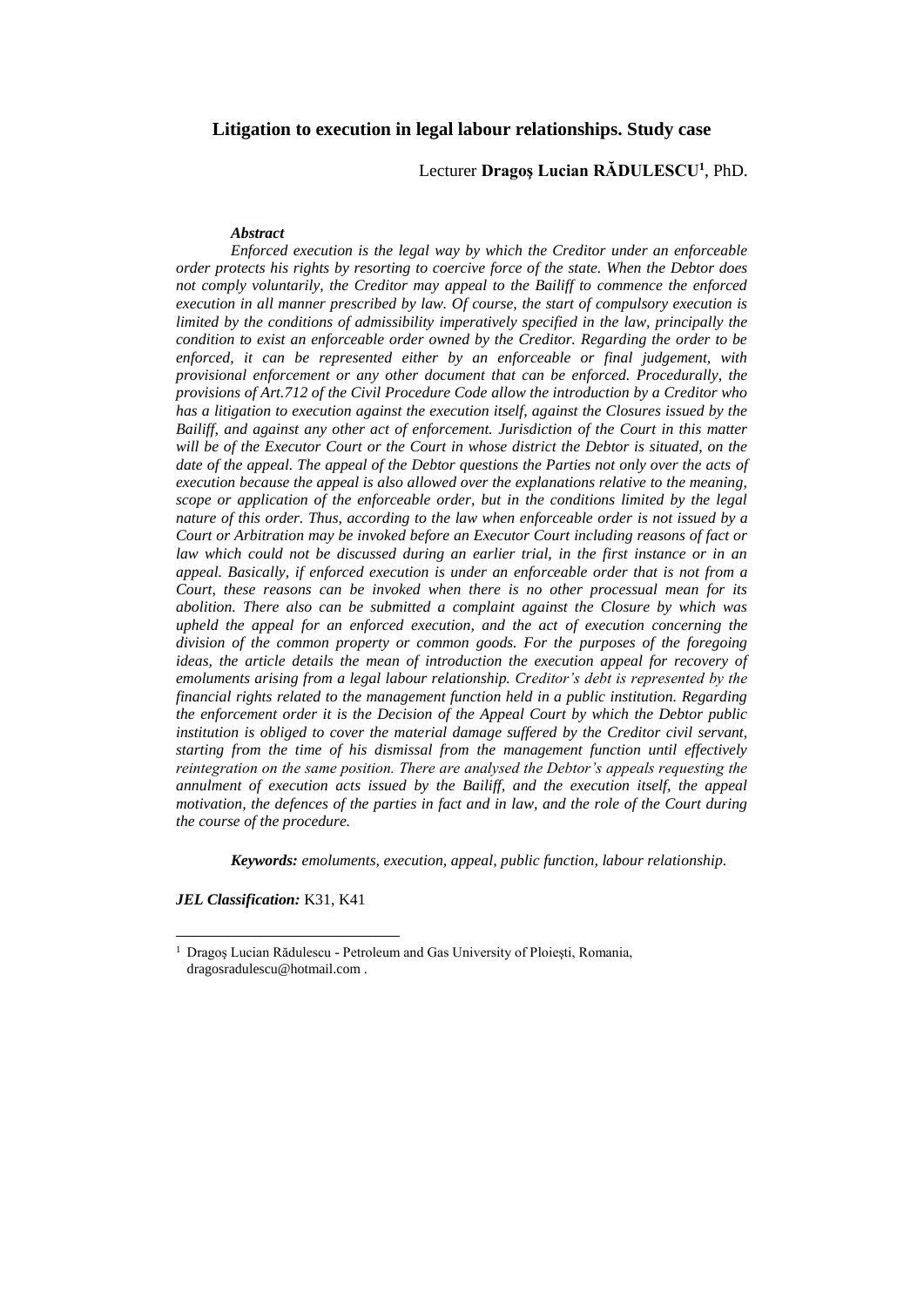#### **1. Introduction**

Under the law, the enforced execution ensures the guarantee of legitimate interests<sup>2</sup> of both individuals and legal entities, Creditor's appeal aiming to execution appeal being resolved after public debate and contradictory case to the Court.

Procedurally, the commencement of enforced execution comes following the issue by Executor Court at the request of the Bailiff, of a Closure of enforceability. The Execution Closure shall be sent to the Debtor, together with the notice, the Closures of the Bailiff, and a copy of the execution order in the case.

Starting the execution procedures does not limit the right of Parties, namely the Creditor and Debtor, to agree that the execution to be done on certain goods subject to prosecution. As forms of recovery of debt, we have in mind both direct execution which aims to get in nature the debt stated in the enforceable order, as well as indirect, i.e. recovery of due amounts by sale in public auction or by seizure of the Debtor's assets.

Moreover, one can observe that, throughout the execution, the active role of Bailiff is determinant in the procedure's achievement; he/she may ask for clarification in writing to the Parties, but with the respect of their rights and of other interested persons. As participants in the execution procedure we regard, in accordance with Art. 644 of the Civil Procedure Code, the Creditor, the Debtor, third party guarantors, the interveners lenders, the Executor Court, the Bailiff, the Public Ministry, the public agents of security force, assistant witnesses, experts and interpreters.

In terms of implementation arrangements, failing agreement between Parties on the goods subject to prosecution by the theft of goods from executing allow expansion of the execution. Thus, the enforced execution will consider pursuing both movable and immovable property of the Debtor, and those belonging to third parties held liable<sup>3</sup> for the Debtor.

If, at the request of the interested Party is shown that the prescription intervened<sup>4</sup>, which extinguishes the right to obtain enforced execution in terms of Debtor opportunities to apply not the procedure, except in cases related to the cessation of execution when it is integrally realized the obligation under the execution order, we consider the admission of introduced execution appeal.

## **2. The appeal to the forcible execution**

Civil Procedure Code disposes in the content of Art.712 that against the execution<sup>5</sup>, the Closures given by the Bailiff, and against any execution act can be made appeal by interested or harmed Party by enforced execution.

 $\overline{\phantom{a}}$ 

<sup>2</sup> Savelly Z., Ciobanu V., *Tratat de executare silită*, Lumina lex, Bucharest, 2001, p. 24.

<sup>3</sup> Stătescu C., Bîrsan C., *Drept civil. Teoria generală a obligațiilor*, All Beck, Bucharest, 2000, p. 307.

<sup>4</sup> Stoica C., *Dreptul afacerilor.Contracte*, ASE, Bucharest, 2012, p. 82.

<sup>5</sup> Zilberstein S., *op. cit.*, p. 250.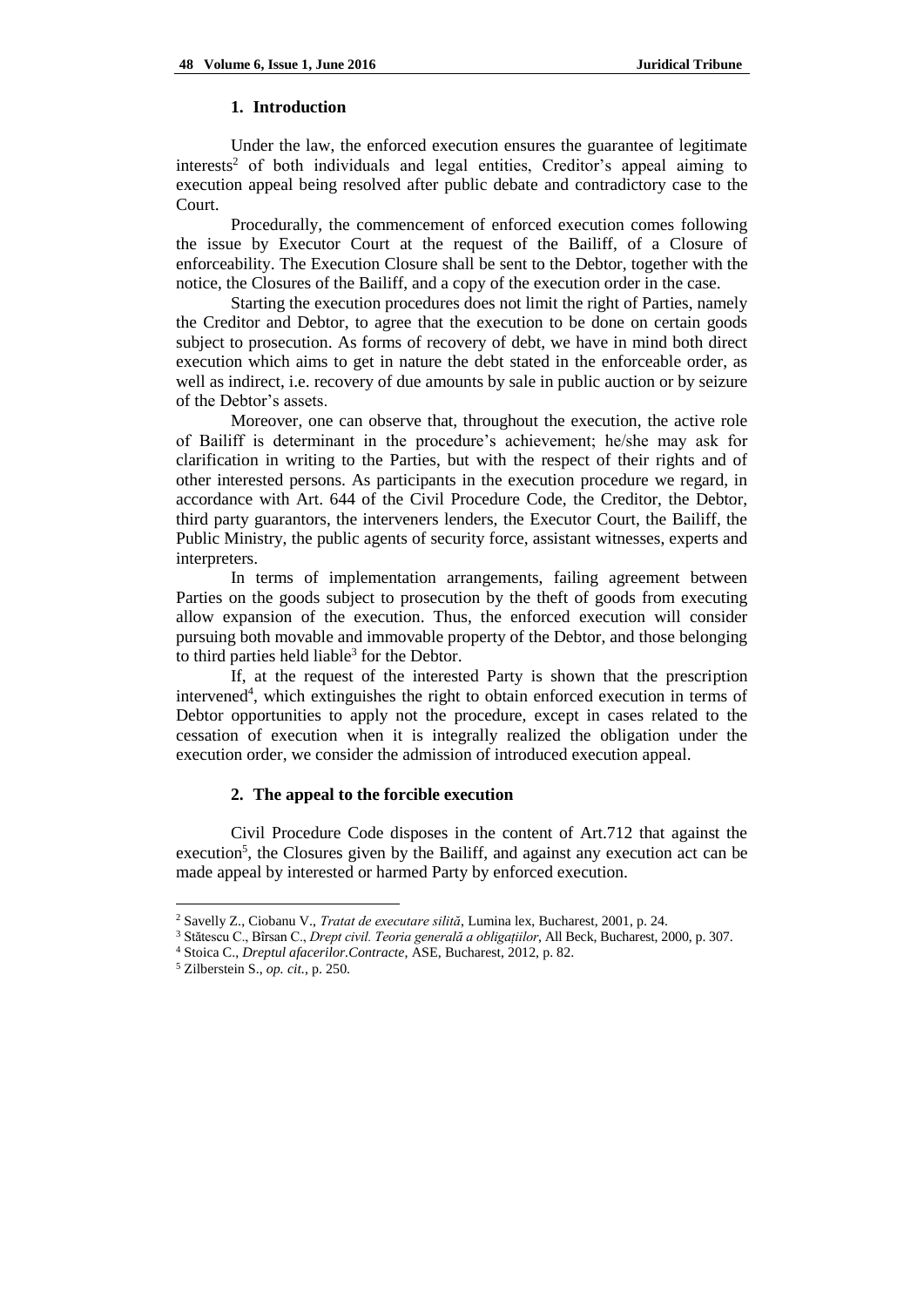Under the law the appeal concerns both the effects of enforcement acts issued by the Bailiff and clarifications relative to the meaning, scope or application of the execution order, enforceability, and the division of property in joint ownership or joint property.

Expanding the jurisdiction of the Executor Court over the execution order may be admissible when it was not issued by a Judicial or Arbitration Court. As a result, if the enforced execution is done under such an execution order, there can be invoked reasons of fact or law concerning the law grounds, but only when no other remedy for its abolition exists.

At one hand, the admissibility conditions of the appeal are limiting; it is not permissible when the applicant does not claim aspects that can be submitted to the control in this way. It is therefore considered that, failing to communicate the execution order that underlies the enforced execution, and the failure of summons procedure in the basic judgement may not be subject to execution appeal nor part of the enforcement acts, the ordinary or extraordinary means to review of the issued judgment being vacated for the Debtor usage. On the other hand, if the Party against which started the execution does not have access to ordinary appeal, not because of their own fault but the existence of a procedural defect based on the judgement that runs the appeal procedure will be allowed.

All these reasons are related to mandatory legal requirement that this remedy of execution appeal to look to implement the execution measures within the meaning of illegality and not substantive reasons which could be relied upon in a previous Court case.

Likewise, regarding the application over the execution order of the provisions of Article 174 of the Civil Procedure Code, and in this case the application is inadmissible because by execution appeal cannot be requested the execution of execution order itself.

Admission of execution appeal followed by the abolition of the execution order or enforced execution itself gives the interested Party the right to ask the return of execution<sup>6</sup> and restore the previous situation.

#### **3. Case Study. Emoluments due to the employee**

In fact, by Decision of the Appeal Court the Debtor has to pay to the complainant Creditor the emoluments related to management positions held in the Interim Steering Committee of the public institution employer<sup>7</sup>, also requested by the Syndicate<sup>8</sup>, starting with the date of dismissal and until the date of effective reintegration. From studying the concerned documents, particularly the Decision mentioned above, it does not appear the date of the actual reintegration, as there is not a determined period for which is possible a conclusive calculation. In this case, the amount of emoluments is stated in an extrajudicial accounting expertise,

 $\overline{a}$ 

<sup>6</sup> Semenescu C., *Executare silită*, Nicora M, Bucharest, 2002, p. 51.

<sup>7</sup> Dorneanu V., *Dreptul muncii. Partea generală*., Universul Juridic, Bucharest, 2012, p. 16.

<sup>8</sup> Ţinca O., Dreptul muncii. Relaţiile colective, Lumina Lex, Bucharest, 2004, p. 3.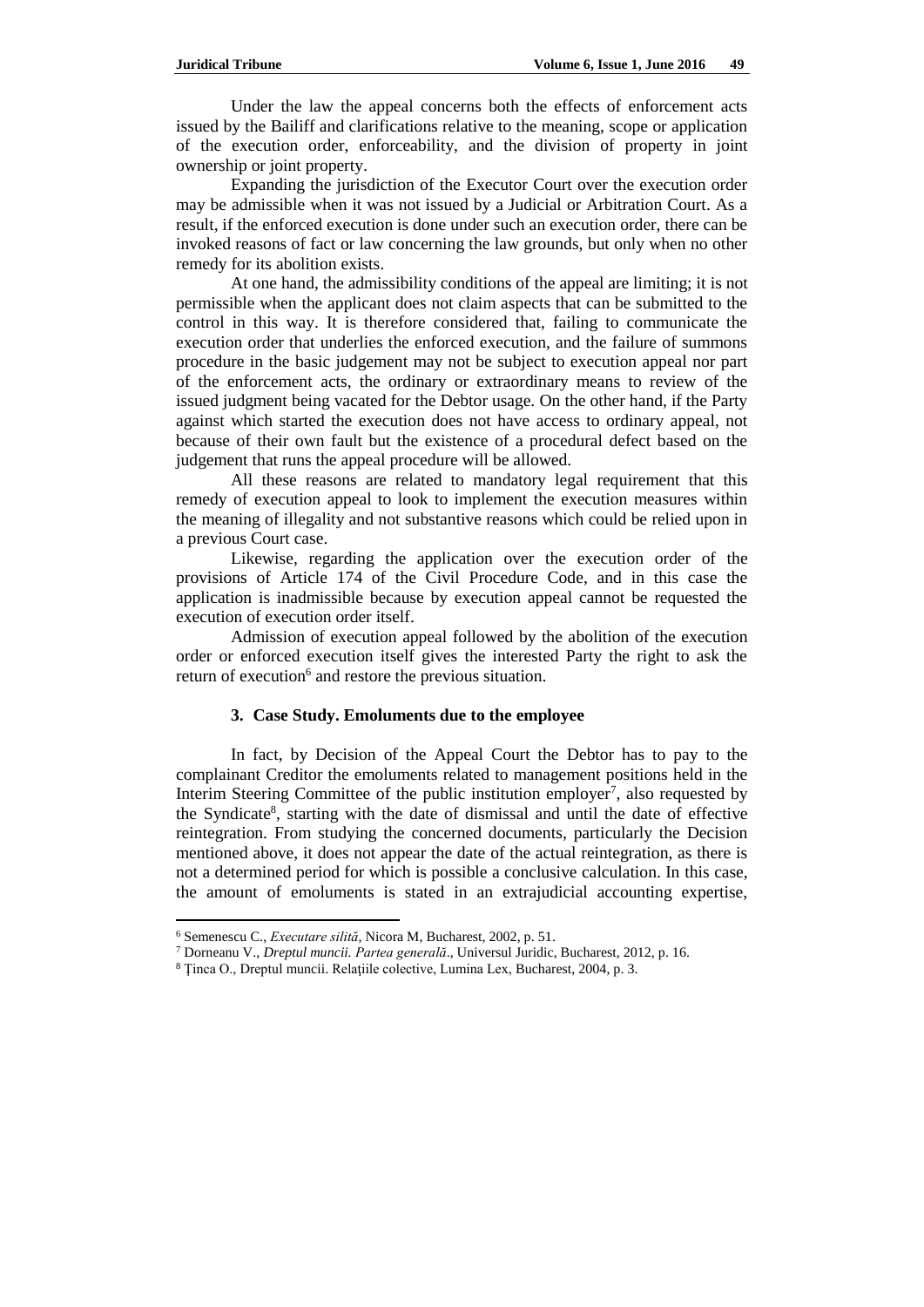ascertaining the compliance with the duties of public servants corresponding to the public function<sup>9</sup>, and the powers that were delegated to them.

As defendant recognizes, at the start date of foreclosure, he was not reinstated in his function, as the reintegration was done later, after the emission of Civil Decision dismissing as unfounded the Review Demand introduced afterwards by the Debtor against the enforcement execution. Thus, against the decision of the Appeal Court, the Debtor filed an application for review and suspension of foreclosure.

During the review action was analysed by the Appeal Court, the Creditor has submitted to the Bailiff's Office his application for forced tracking in all forms provided by law against the Debtor, based on the enforcement order, namely the rendered Decision of the Appeal Court.

We envisage that the Creditor dismissal has not also provided the imposition of a disciplinary sanction<sup>10</sup>, and was not qualified as disproportionate to the internal regulation of the employer<sup>11</sup> and that occur without the discrimination<sup>12</sup> against the employee. He has not gave any statement<sup>13</sup> previously his dismissal from the held management function.

Following the appeal of the Creditor, the Bailiff's Office has drawn the Closures as enforcement acts, but without complying with the provisions of Law no.134/2010 - Civil Procedure Code.

The Debtor has introduced appeal to the execution against the Closures issued by the Bailiff in the procedure of enforceable execution, summons, but also against the execution itself, seeking the annulment of the entire procedure.

#### **4. Suspending the execution**

Pursuant to Art. 719 Para 1 of the Civil Procedure Code, the suspending of enforceable execution in question was motivated by the following:

a) The Bailiff issued Closures without considering the fact that Law no. 134/ 2010 (Civil Procedure Code) was amended by Law No. 138/15.10.2014, and under Art. XIV of the same law, the Law no.134/2010 was republished in the Official Monitor No. 247/04.10.2015 and, by reprinting, the texts invoked in the three Closures do not correspond with the new articles, attracting cancellation of execution itself.

b) By the dispositive of the Civil Decision, the Debtor is liable for the payment of emoluments from the date of Creditor dismissal until the date of effective reintegration. Regarding the reintegration, from the filed documents

 $\overline{a}$ 

<sup>9</sup> Iorgovan A., *Tratat de drept administrativ*, All Beck, Bucharest, 2005, p. 361.

<sup>&</sup>lt;sup>10</sup> Ticlea A, *Tratat de dreptul muncii*, Universul Juridic, Bucharest, 2015, p. 835.

<sup>11</sup> Ghimpu S, Ţiclea A., *Dreptul muncii*, All Beck, Bucharest, p. 562.

<sup>12</sup> Muscalu L.M., *Discriminarea în relaţiile de muncă*, Hamangiu, Bucharest, 2015, p. 137.

<sup>13</sup> Dumitriu R., *Contractul individual de muncă, prezent şi perspective*, Tribuna Economică, Bucharest, 2005, p. 327.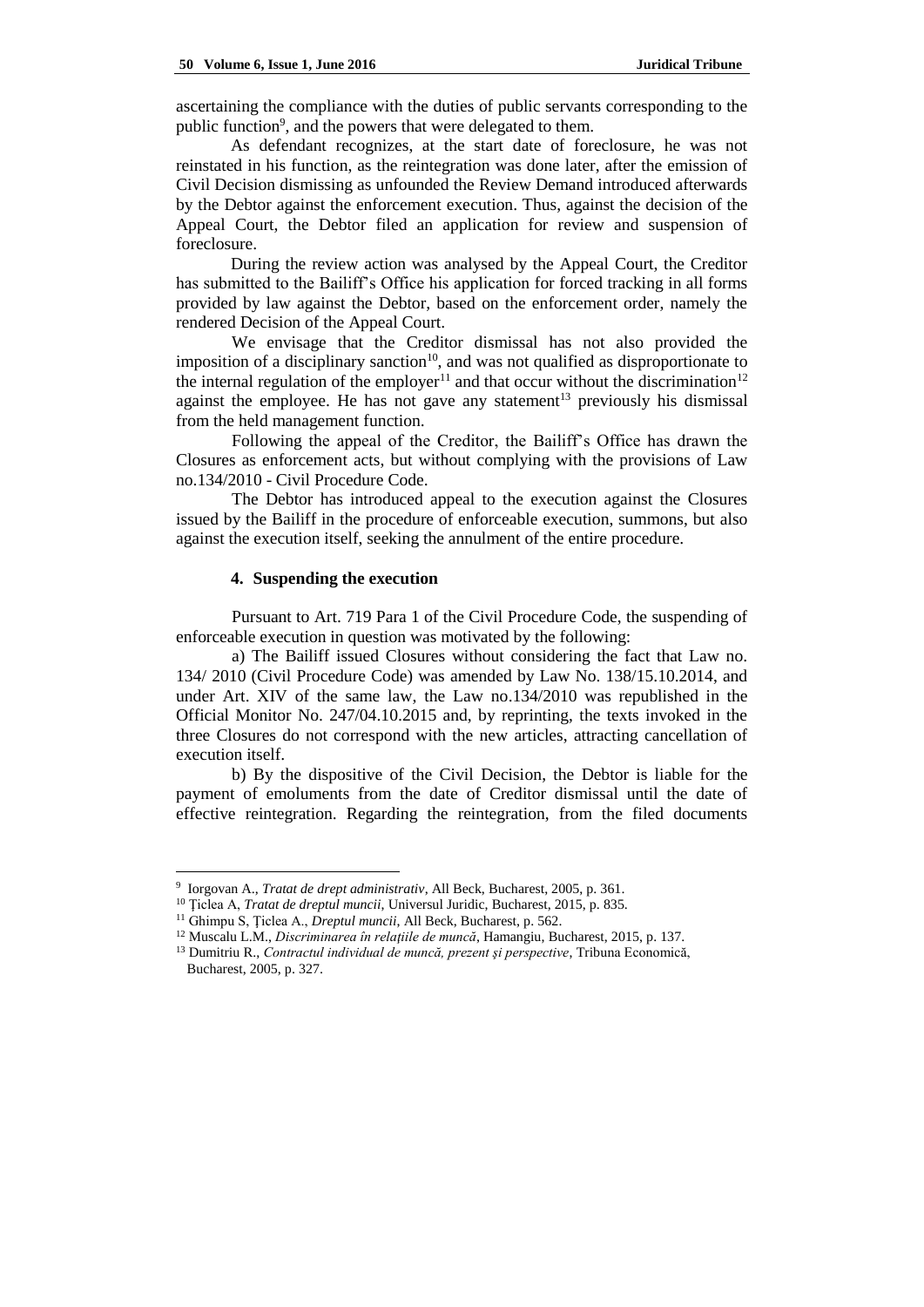results that the date of effective reintegration of the Creditor public servant is not specified, recalling the following:

1. The Creditor was appointed by the Internal Decision of the employer and not of the Debtor;

2. The employer signed the Additional Act to the Individual Employment Contract, whereby the parties agreed modification of the function;

3. The Individual Employment Contract of the Creditor was not suspended as a result of the employer decision, but the function was changed, therefore it continued to produce effects nevertheless the function was different;

4. Based on the Decision of employer's manager, there was decided the reappointment of the Creditor, mentioning the base salary and a bonus;

5. By Additional Act to the Individual Employment Contract, the Parties agreed to preserve the function of medical director, with the maintenance of monthly base salary and the completion of granted bonuses;

6. Documents submitted by the employer also contain the Debtor Order issued to extend the appointment of Interim Steering Committee of the service. From the succession of documents submitted by employer does not follow any subsequent act to this provision, and therefore the Individual Employment Contract of the Creditor is still in force;

7. Also by Additional Act to the Individual Employment Contract, the Parties agreed to preserve the function, the modification of the monthly base salary and granted bonuses;

8. Subsequently, the Parties have agreed by the Additional Act to the Individual Employment Contract to modify the function and grant bonuses.

9. The Debtor Order whose annulment was requested by Creditor in the Court remains without object since there was not a fulfilment of the Order's provisions relating to the termination of his appointment.

In these conditions it is observed that the integration in function was done by the employer, such the reintegration cannot be achieved but by the same employer and not by the Debtor. The employer has not communicated yet if the reintegration in the function was done and neither the manner of its achievement.

#### **5. Issues debated on the case**

The defendant Creditor raised an objection on the lateness of the introduced execution appeal. In this regard, the summons issued by the Bailiff in the execution file was recorded to the Creditor accompanied by the Closures issued by the Bailiff. Subsequently, the Creditor filed an enforcement appeal in legal term within 15 days, according to Art.715 Para 2 of Civil Procedure Code, sent by mail with return receipt and registered to the Court.

Concerning the right to introduce appeal related to the execution within 5 days from the notification, provisioned in the Closure issued by the executor, it appears that by Law No.138/15.10.2014 published in Official Monitor No. 753/ 16.10.2014, Art.714 Para 2 of Law No.134/2010 on Civil Procedure Code is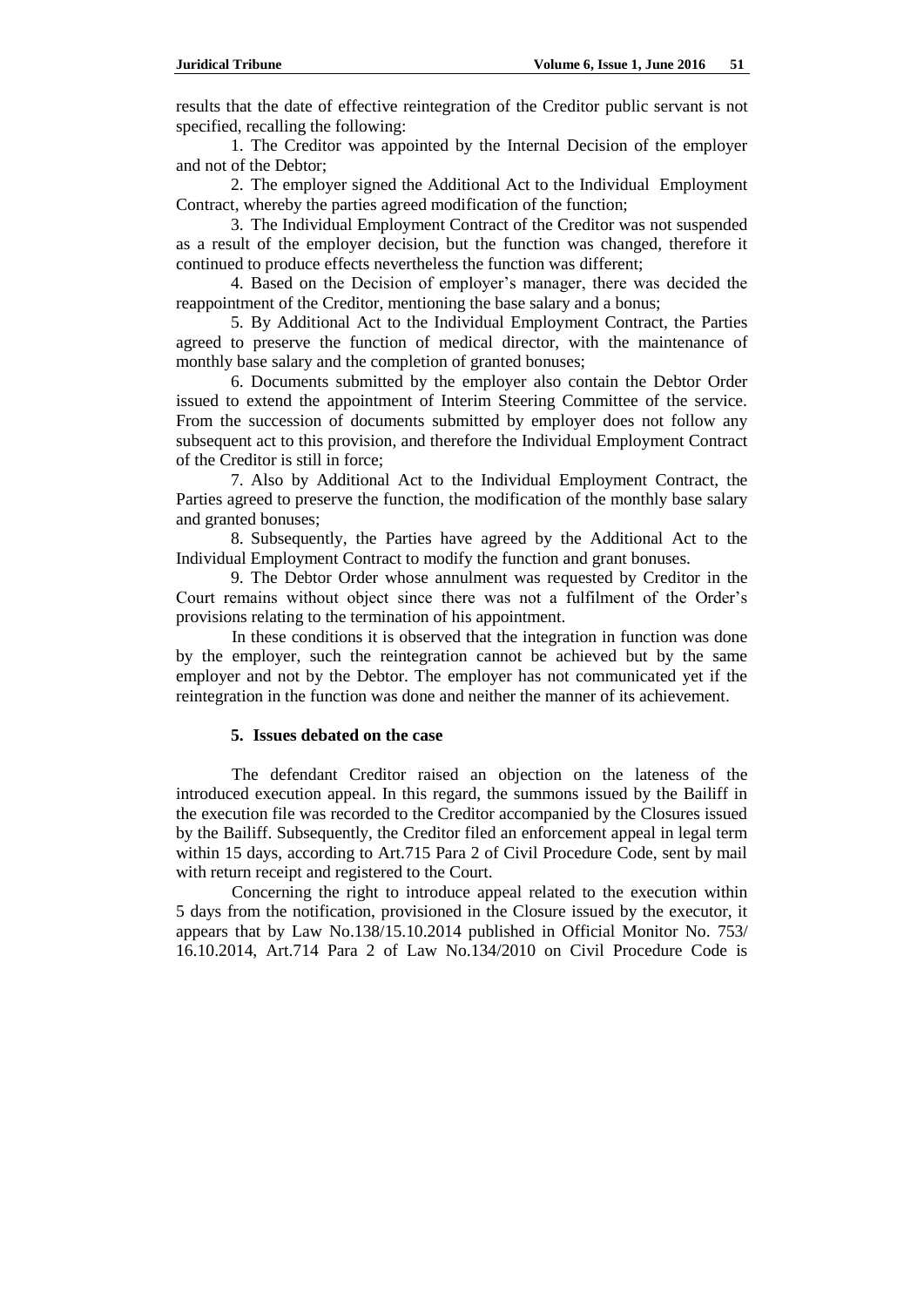modified in the sense that these contestations against the Bailiff Closures can be made within 15 days from notice. As a result, the action was brought within the statutory period and, consequently, that objection cannot be accepted.

The second element of execution appeal regarded the justification in fact of the execution acts issued by the Bailiff. In this respect, namely the Civil Procedure Code was amended and supplemented by Law No. 138/15.10.2014, published in the Official Monitor No. 753/16.10.2014. Following the amendments and additions, the Civil Procedure Code was republished under Art. XIV of Law No. 138/2014 in the Official Monitor No. 247/10.04.2015, the texts of law were newly numbered.

By republishing the Law, the provisions of Art. 662 and Art. 663 in conjunction with provisions of Art. 730 and following, Art. 780 and following, Art. 812 and following, invoked by the executor in the issued Closure, can be found in the law republished in Art. 664, Art. 731 and following, Art. 781 and following, Art. 813 and following.

For example, Art. 662 alleged by the executor, as legal basis under which it is accepted the application filed by the Creditor, after the republishing and renumber it refers to the rights and duties of witnesses. The same situation is for the other articles mentioned above, resulting that on the finalization date of the Closure, the Bailiff did not take into account the changes and additions to the Law No. 138/15.10.2015.

Another complaint concerned the view that, by the same Closure, the Bailiff said that the Creditor motivated his appeal showing that the Debtor has not made willingly obligations established in the execution title, namely the reintegration to the function held within the Interim Steering Board of the Debtor and the recovery of emoluments related to the management function held from the date of his dismissal and until the date of effective reintegration. The amount of those emoluments was evaluated by the Bailiff according to a report of extrajudicial accounting expertise, and will be updated with the inflation rate, which will be added the costs of enforcement and executor's fees.

On the case, it was found that the date of drafting the contested Closure, the executor is not in possession of the report of extrajudicial accounting expertise prepared by the accountant expert, and was previously registered with the Bailiff previously the Closure. The situation was confirmed by the Bailiff who mentioned as annexes to Closure only certain documents, namely the original appeal for enforceable execution and original executory title. Therefore, it results in no doubt as to the date of drawing Closure, the executor is not in possession of extrajudicial accounting expertise and thus no proof for the means of calculation, and fixed amount.

At one hand, regarding the Extrajudicial Accounting Expertise, the Debtor asked the Court to record that it is not established as evidence in Court and was upheld in resolving disputes amicably.

On the other hand, according to Art.663 of the Civil Procedure Code, enforced execution cannot be done unless the debt is certain, liquid and due, so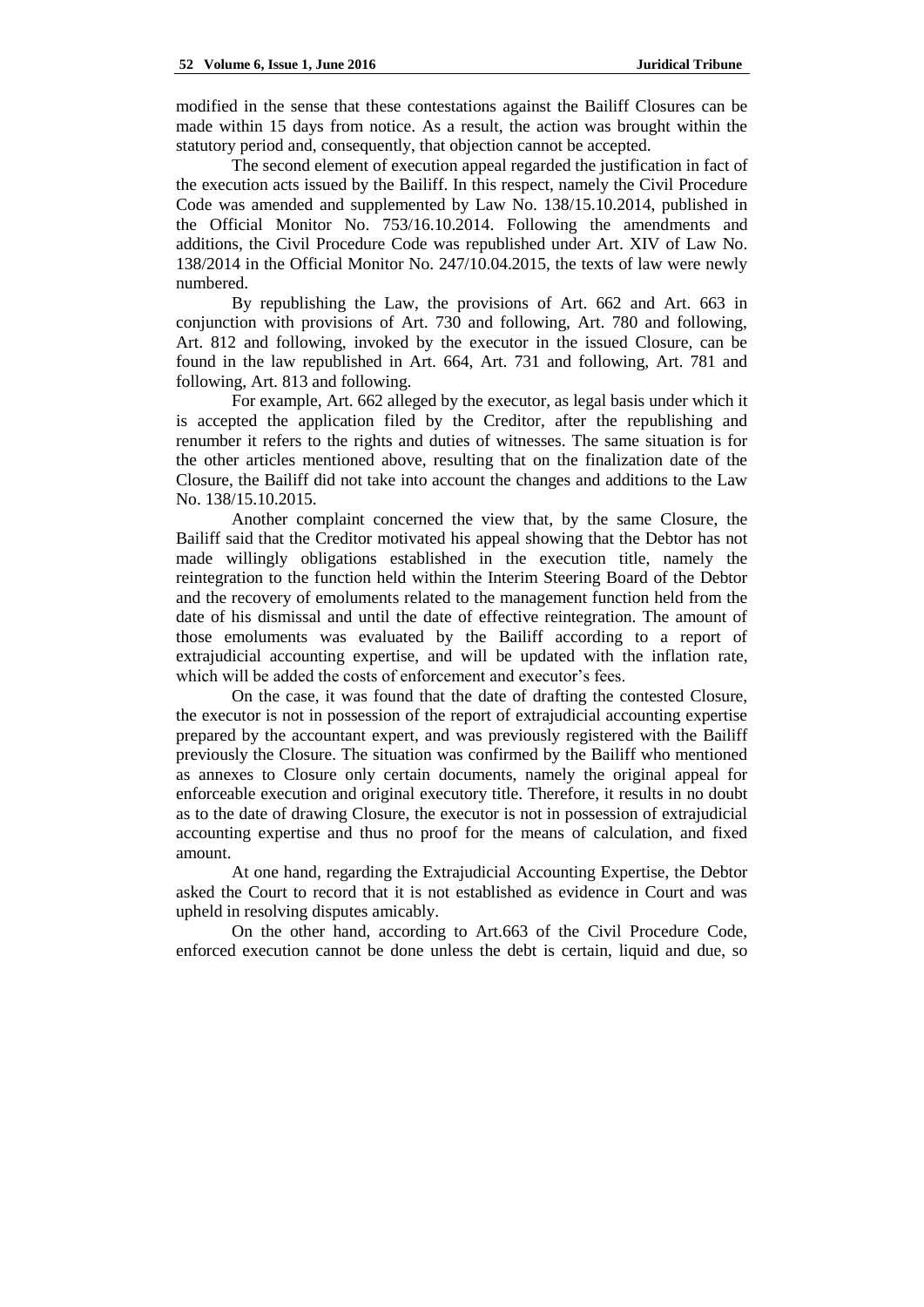when the very existence of claims arises from the enforcement order, when its object is determined, or when enforcement order contains elements that enable its establishment.

In this respect it is clear that the Decision of the Appeal Court does not provide the amount of the debt, and the Debtor is not the employer of the Creditor, but being in a relationship of coordination with the employer.

In the expertise content is found there are not included in the calculation, the state taxes and fees related to the employer, quality the Debtor does not hold to the Creditor, elements expressly stated in Article 111, Para. 11 of amended Law No. 95/2006.

By the Closure the Bailiff accepts the Creditor appeal to update the sum with the inflation rate in conformity with the inflation indices provided by the Romanian National Bank, thus setting the total amount that is subject to enforced foreclosure.

In addition, by the Closure the Bailiff compels the Debtor to pay the sum representing expenses related to the enforced execution of executory title related to the execution file, but the claimed amount to be paid was not legally calculated for the following reasons:

a) As mentioned above by the report of extrajudicial accounting expertise, the amount is not correctly and legally set, the debt must be certain, liquid and due by essence, provided that its amount should be taken into account to determine the fee for the expertise.

b) By reporting the amount mentioned in the Extrajudicial Accounting Expertise to the legislation in force does not turn the same amount to the sum established by the Bailiff as a fee.

The Justice Minister's Order No. 2550/C/14.10.2006 approving the minimum and maximum fees for services provided by Bailiffs approves minimum and maximum fees for services provided by Bailiffs. In Annex 1 modified by Order No. 256l/C/2012 Section 3 "Indirect Executions" (tracking movable and unmovable property of debts) are set maximum fees and minimum fees charged by Bailiffs, and the value of calculated executor fees was different from the value stipulated in the Annex to the Order.

Considering the provisions of Art. 670, line a, of the Civil Procedure Code, the executing Court can censure the amounts claimed by Closure as execution expenses.

#### **6. Conclusions**

Given that the Closures drawn by the Bailiff's Office did not take into account the fact that Law No.134/2010 (Civil Procedure Code) was amended by Law No. 138/15.10.2014, and under Art. XIV of Law no.138/2014, Law no.134/2010 was republished in the Official Monitor No. 247/ 10.04.2015 and by reprinting the invoked texts do not conform to the new articles, which constitute grounds for nullity.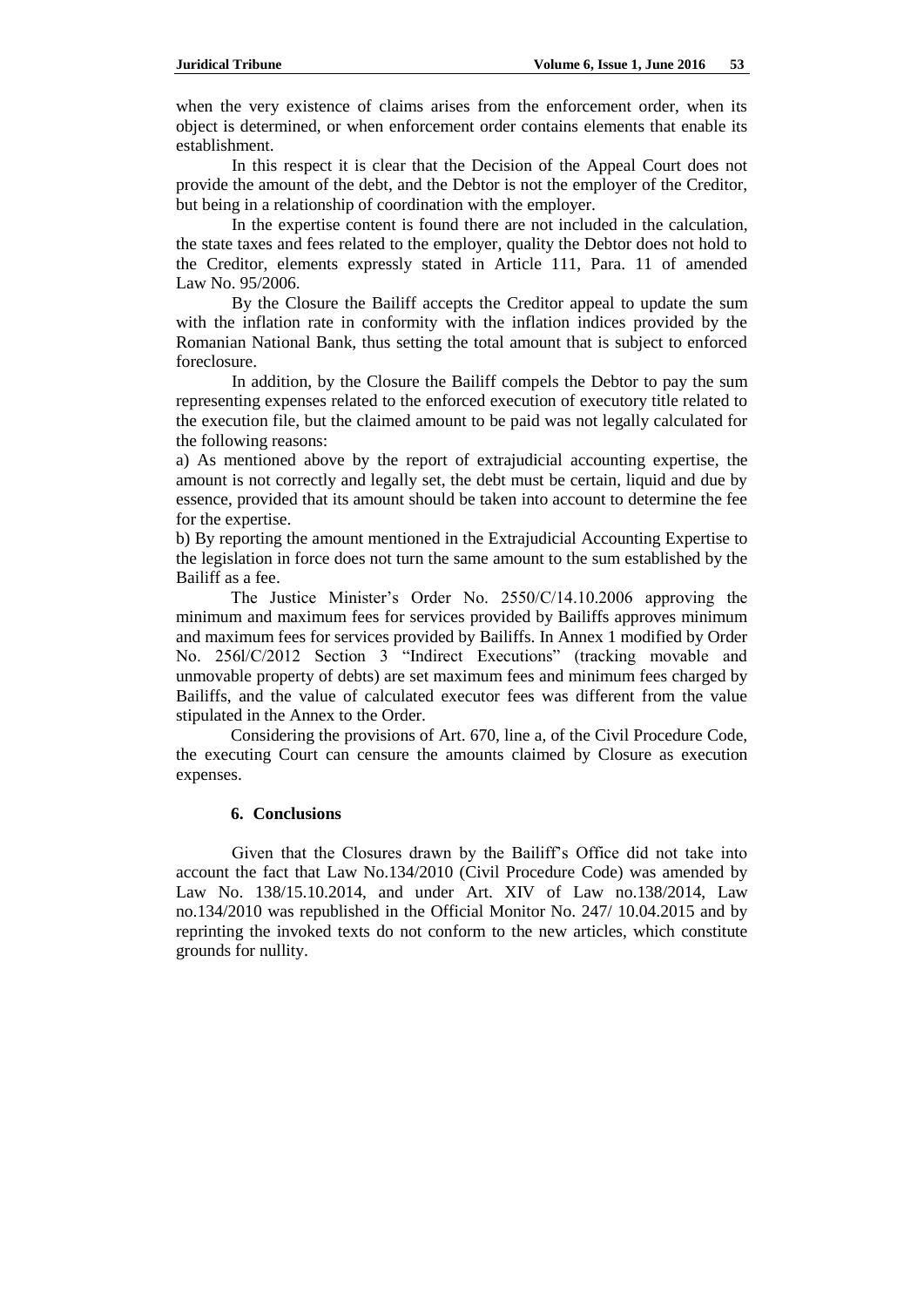In terms mentioned above, mentioning in the contents of Closures issued in enforced foreclosure file, since its inception, of legal inapplicable texts (Art. 622, 662, 663 corroborated with Art. 730 et seq., Art. 780 et seq., art. 812 et seq. of Civil Procedure Code), draws nullity of the act.

At one hand, in this regard, however, the provisions of Art. 657 Para (1) Pt. g of the New Civil Procedure Code expressly provide, under penalty of nullity, the provision in the content of that respective Closures specifying the applicable legal grounds, without specifying that nullity is covered by further issuing of other acts in the enforced foreclosure procedure wherein were subsequently mentioned appropriate legal provisions (Art. 663, 632, 633, 656 and 665 of Civil Procedure Code). Thus, as the Bailiff issued the Closures without regard to the provisions of the Civil Procedure Code, the invoked texts do not correspond with the new articles, which is in itself a reason for nullity.

On the other hand, the Decision of the Appeal Court does not set the definite amount of emoluments, and the Extrajudicial Accounting Expertise Report does not constitute an enforcement order in respect of determining the amount, because according to Art. 719 Para 4 Pt. 1 of Civil Procedure Code, the suspending of execution is mandatory and the bail is not necessary if the act is not executory by law.

Thus, in accordance with Art. 628 (2) of New Civil Procedure Code at the date of the Closures drawing, the quantum of due amount should have been calculated directly by the Bailiff, and in regard to a Report of Extrajudicial Accounting Expertise on a partial period, therefore the Court held that thereafter was to be conducted a separate calculation from the one provided in the expertise, this time by the Bailiff.

Regarding how to recover the amounts owed to the Creditor in question, it is to be noted that there are applicable provisions of Government Emergency Ordinance No. 83/2004, which provides in Art. 34 Para 1 that payment of the amounts provided by Court Decisions covering some emoluments established in the favour of the staff in public institutions and authorities, become effective will be done as follows:

a) In the first year from the date on which the judgment becomes enforceable is charged 5% of the value of executory title;

b) In the second year from the date on which the judgment becomes enforceable is charged 10% of the value of executory title;

c) In the third year from the date on which the judgment becomes enforceable is charged 25% of the value of executory title;

d) In the fourth year from the date on which the judgment becomes enforceable is charged 25% of the value of executory title;

e) In the fifth year from the date on which the judgment becomes enforceable is charged 35% of the value of executory title.

Besides, how easy is seen for the rights of salary nature established for staff of public institutions and authorities, it cannot be done a single payment, but